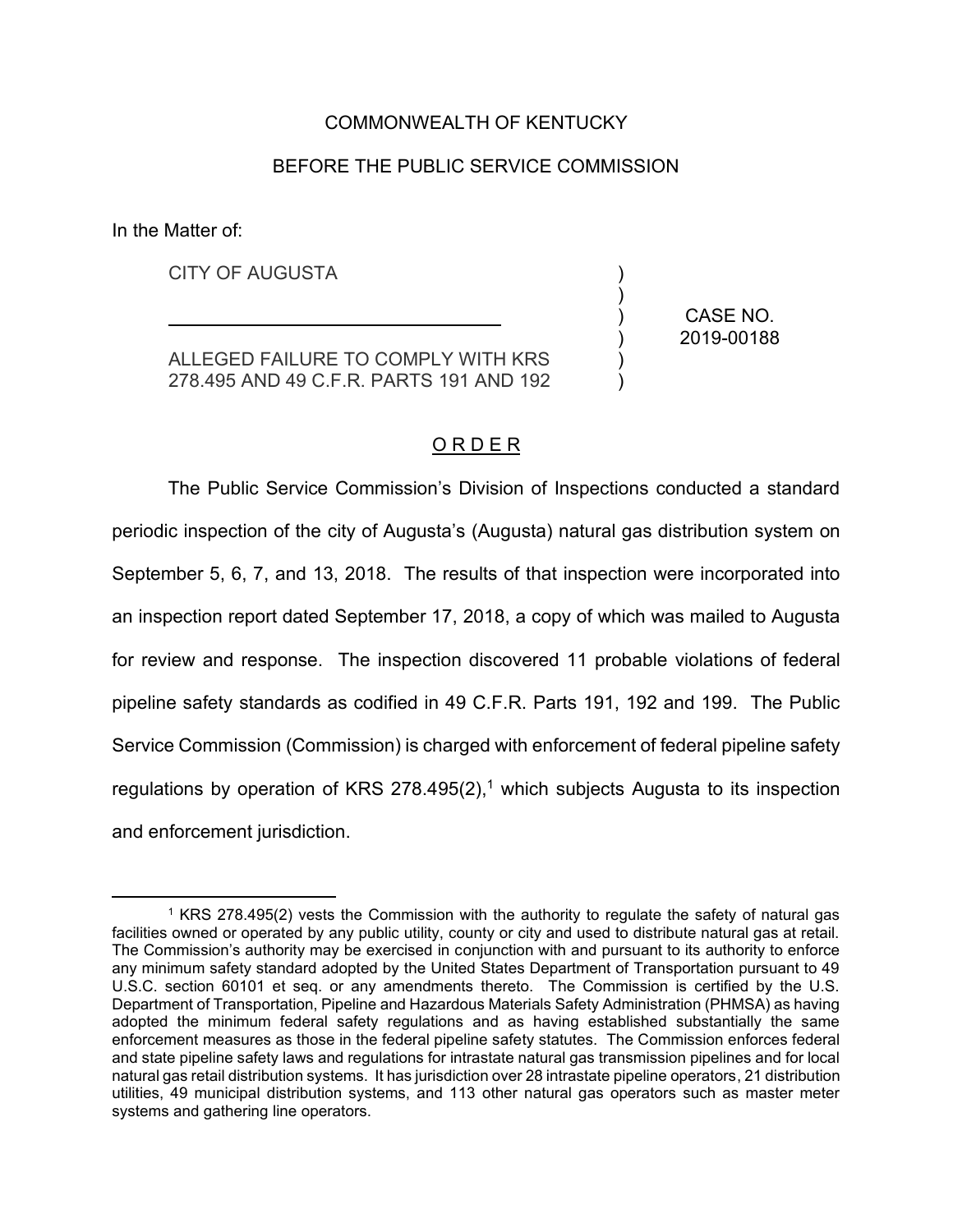The probable violations as set out in the inspection report of Division Inspector Melissa Holbrook were as follows:

1. Failure to keep and maintain records necessary to administer operating and maintenance procedures established by 49 C.F.R. § 192.605, specifically regarding:

a. Installation and pressure testing of new service lines;

- b. Installation of excess flow valves;
- c. All leaks and repairs of pipe; and
- d. Corrosion inspection.

2. Failure to conduct employee training on emergency procedures as required by 49 C.F.R. § 192.615(b)(2).

3. Failure to conduct a leakage survey in its business district during the year 2017 in violation of 49 C.F.R. § 192.723(b)(1), which requires such a survey to be conducted at intervals not to exceed 15 months, but at least once in each calendar year.

4. Failure to inspect and service each critical valve, the use of which may be necessary for the safe operation of its gas distribution system at intervals not exceeding 15 months, but at least once in each calendar year. All critical valves were not inspected in 2016 in violation of 49 CFR § 192.747.

5 On March 27, 2014, Augusta used an improper method (clamp) to repair third-party damage to a two-inch plastic main on Wagel Road and failed to repair or remove an imperfection or damage to the plastic pipe, which could impair its service ability in violation of 49 C.F.R. § 192.311.

6. Augusta failed to employ a qualified individual to conduct the critical task of pipe-to-soil readings in violation of 49 C.F.R. § 192.805(b).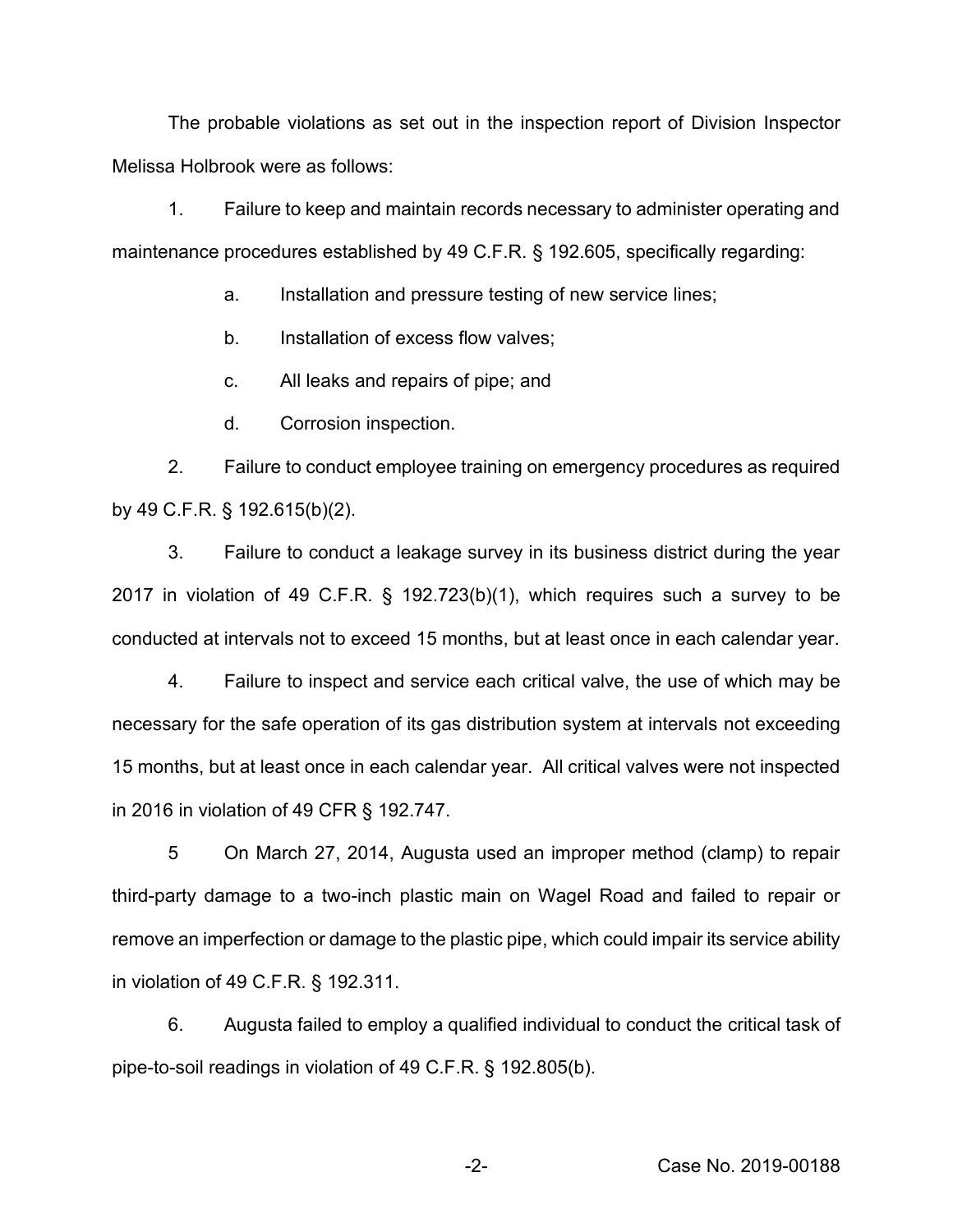7. Augusta failed to provide training on indications of probable drug use to supervisory personnel responsible for determining whether an employee must be drug tested based on reasonable cause in violation of 49 C.F.R. § 199.113(c).

8. Regulation 49 C.F.R. § 191.11 requires each operator of a distribution pipeline system to submit an annual report on DOT Form PHMSA F7100.1-1 not later than March 15<sup>th</sup> for the preceding calendar year. Augusta failed to timely submit its report for the year 2017.

9. Augusta's operation and maintenance plan does not meet all requirements of 49 C.F.R. § 192.605.

10. Augusta's gas pipeline emergency plan does not meet all of the requirements of 49 C.F.R. § 192.615.

11. Regulation 49 C.F.R. § 192.739 requires the inspection and testing of each pressure regulator station at intervals not to exceed 15 months but at least once every calendar year. The configurations of three of Augusta's four regulator stations did not allow for the proper testing of each regulator's lock-up mechanism.

Augusta responded to the inspection report by letter dated October 25, 2018, in which it conceded the violations and expressed its intent to correct the cited deficiencies and to thereafter remain in compliance.<sup>2</sup> Thereafter, the Division of Inspections, acting through the Commission's Executive Director issued a Demand for Remedial Measures and Penalty Assessment letter to Augusta on February 7, 2019.<sup>3</sup> Augusta responded by

<sup>2</sup> *See* Augusta's letter to Melissa Holbrook, Utility Regulatory & Safety Inspector dated October 25, 2018, at Public Service Commission's IRS System Site.

<sup>3</sup> *See* Letter from Executive Director, Gwen Pinson, to Augusta Mayor, Michael C. Taylor, dated February 7, 2019, at Public Service Commission's IRS System Site.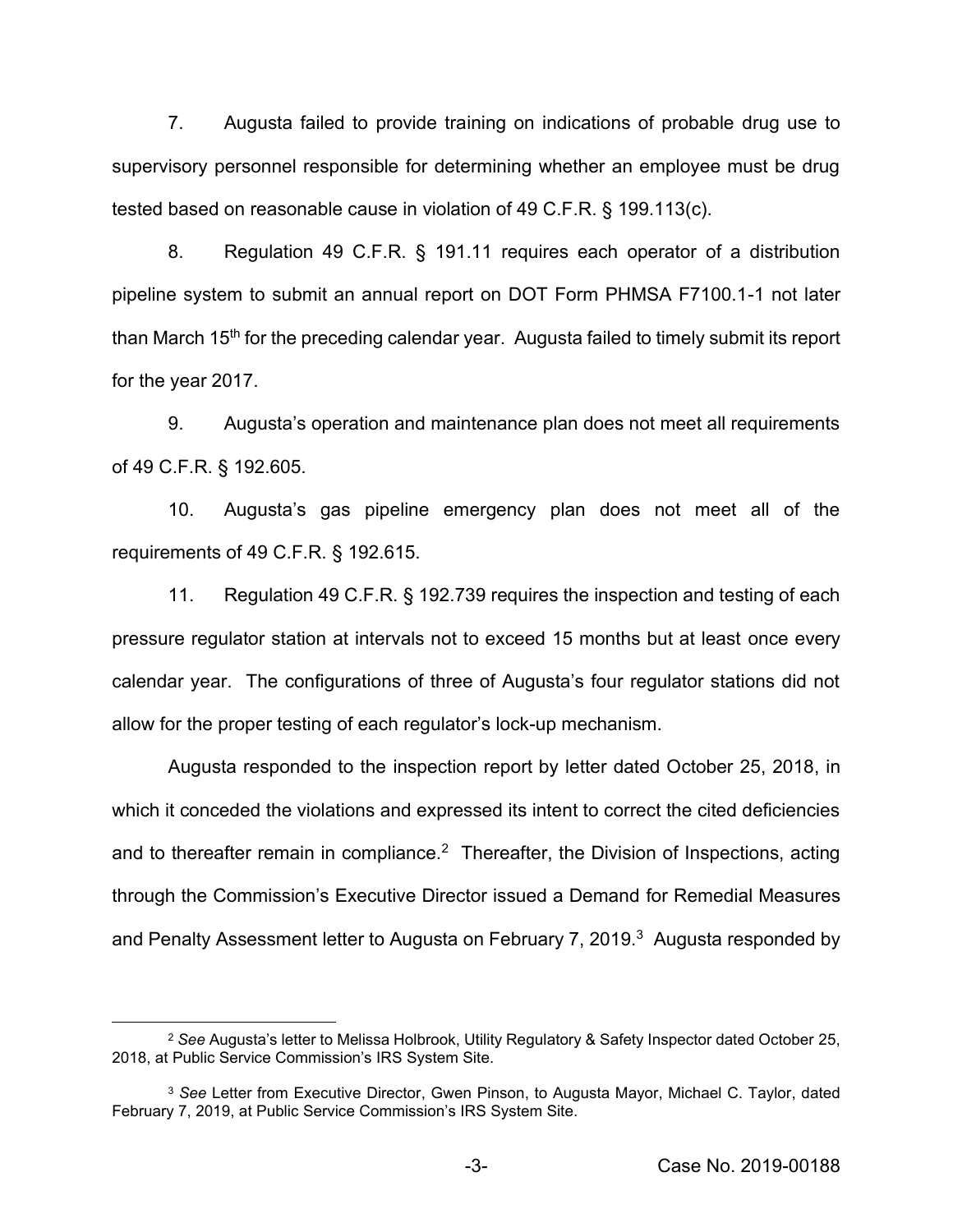letter on March 4, 2019, that it had completed the remedial measures demanded and furnished documentation that supported that the required work had been completed. It declined to pay the assessed penalty and requested that the assessment be reconsidered.4 This administrative action was filed on June 27, 2019, for the purpose of addressing whether a penalty should be assessed against Augusta and, if so, in what amount. The initiating Order established a hearing date of August 20, 2019. In its response to the initiating Order, Augusta admitted the violations but reiterated its post inspection conduct in remediating the deficiencies as evidence of good faith, which should be considered in an assessment proceeding.<sup>5</sup>

#### FACTS

Augusta owns and operates a natural gas distribution system, which provides retail gas service to 550 customers through 31 miles of coated steel and plastic pipelines.<sup>6</sup> August has three full-time natural gas system employees.<sup>7</sup> The 2018 Independent Audit Report notes that Augusta collected \$451,621 from its natural gas distribution system for the year ending June 30, 2018, and realized operating net income of \$123,247.8

Prior to September 5, 2019, the utility was last inspected in 2016 on follow-up to an inspection in 2015 and prior to that in 2012 and 2009. Each of the previous inspections noted deficiencies that Augusta either did not address or failed to remedy on a timely

<sup>4</sup> *See* Augusta's letter dated March 4, 2019, at Public Service Commission IRS System Site.

<sup>5</sup> *See* Augusta's Response to Initiating Order at Public Service Commission IRS System Site.

<sup>6</sup> PSC Exhibit 1, Inspection Report dated September 17, 2018.

<sup>7</sup> *Id.*

<sup>8</sup> Augusta in Response to Staff's Post Hearing Request for Information (filed Sept. 6, 2019), 2018 Independent Audit Report for City of Augusta at 36.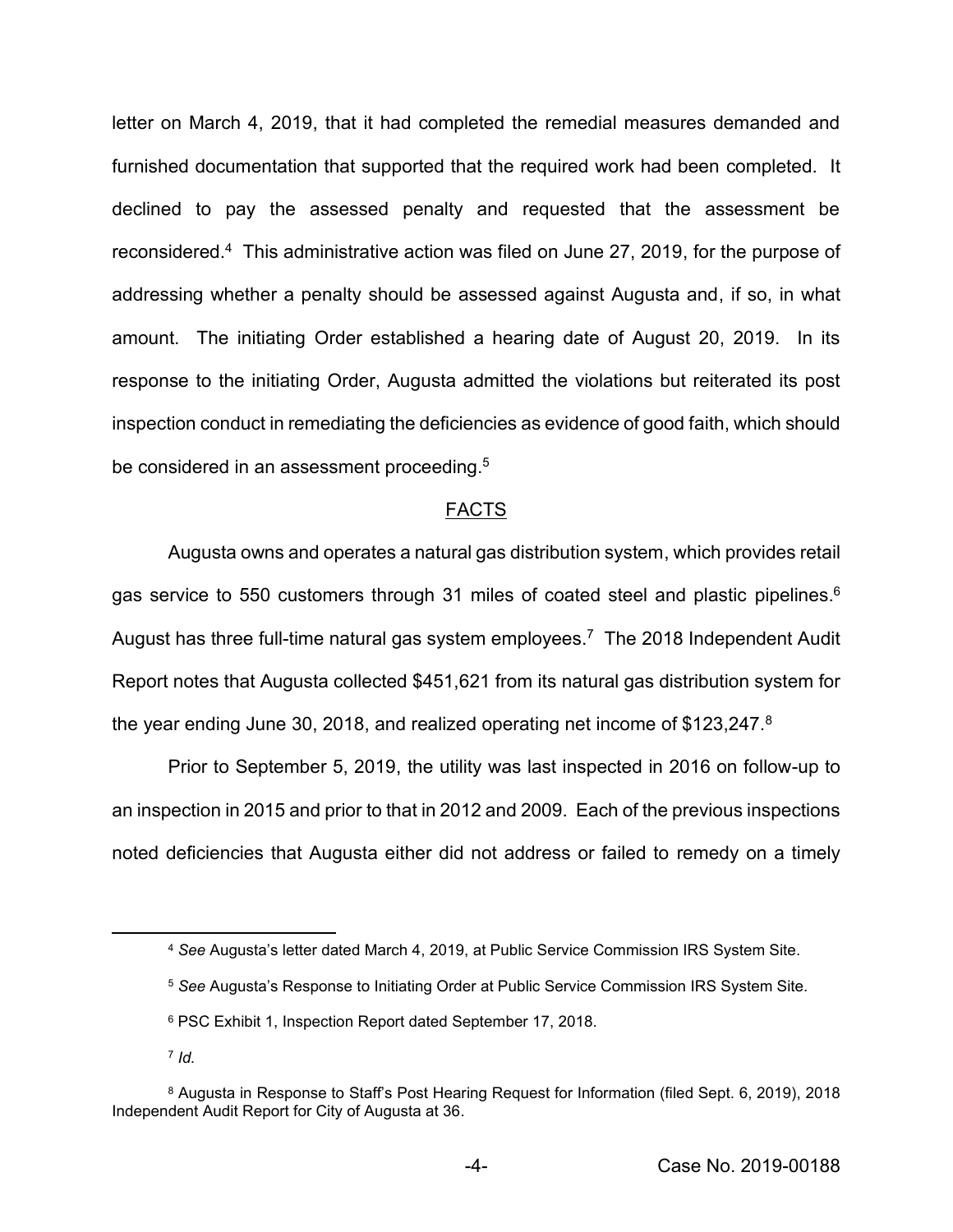basis.<sup>9</sup> A Utility inspection report dated May 1, 2009, noted a failure to inspect "critical key valves" and regulator stations in 2008.<sup>10</sup> The 2012 inspection report found that Augusta had not implemented a Public Awareness Plan and that a 4-year program effectiveness evaluation has not been put into place. Augusta had not inspected four relief regulators in 2011 and 2012 at the following facilities: City Gate, Valley High, Dutch Ridge, or at the Columbia Gas Transmission point of delivery. This was a repeat violation. In its response, Augusta promised to implement the public awareness program and evaluation and later stated that inspection and testing had been completed on the four relief regulators.<sup>11</sup> The 2015 inspection found five violations including failure to conduct annual readings on four CP test stations, two locations where plastic gas mains were exposed, no records to support that the required public awareness program had been communicated to the proper audiences and that the public awareness effectiveness program evaluation had not been performed.<sup>12</sup> A third-party contractor employed by Augusta to perform regulator station inspections, however, recommended that Augusta reconfigure its regulator stations in 2015, 2016, 2017, and 2018 so that the lock-up mechanism of each could be tested as required by federal pipeline safety regulations 49 C.F.R. § 192.739.13

<sup>9</sup> Division of Inspections' Exhibits 3, 4, 5, 6, 7, and 8.

<sup>10</sup> Division of Inspections' Exhibit 3.

<sup>11</sup> Division of Inspections' Report dated July 20, 2012 and Response at PSC Exhibit 6.

<sup>12</sup> Division of Inspections' Report and Follow-Up Inspection Report at PSC Exhibit 7.

<sup>13</sup> *See* Augusta's Response to Division of Inspections Post-Hearing Data Requests with attached reports from third-party contractor, for years 2015, 2016, 2017, and 2018 (filed Sept. 6, 2019) at 3 through 17. Regulation 49 C.F.R. § 192.739 requires each pressure limiting station relief device and pressure regulating station and its equipment to be inspected and tested at intervals not exceeding 15 months, but at least once each calendar year.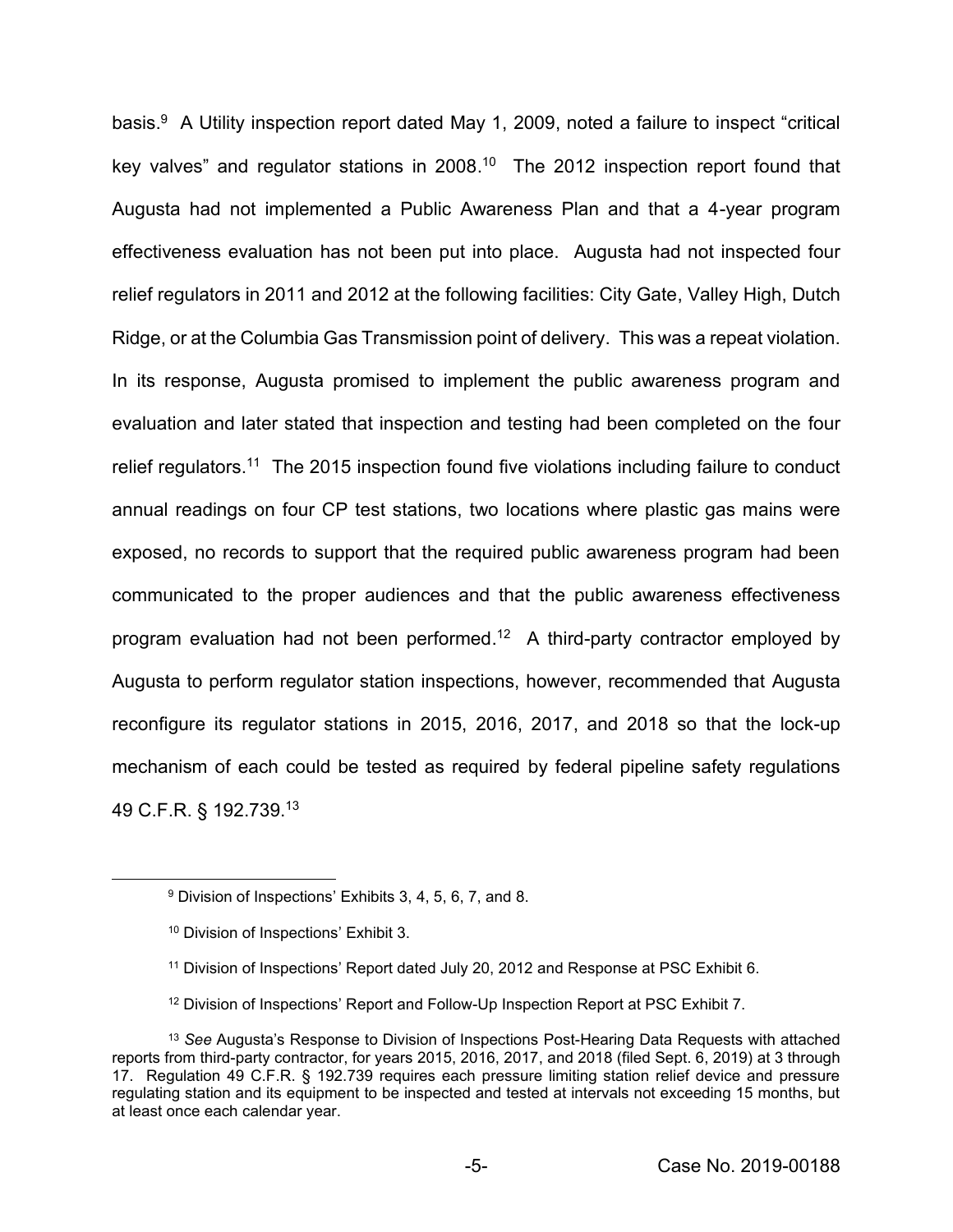Augusta has an established history of willfully ignoring a known safety deficiency as evidenced by its failure to undertake necessary remedial action repeatedly recommended by its own third party contractor and as noted in violations which were cited in inspection reports in 2009, 2012, and 2018. The September 17, 2018 Inspection Report, in addition to the safety violations identified, expressed concern about several aspects of Augusta's natural gas distribution system and the manner in which it was operated. Augusta had identified fifteen critical valves which are required to be inspected. Of the 15 critical valves identified by Augusta, seven could either not be found or were inaccessible. Augusta's operation and maintenance plan did not state how often odor tests of the system were to be conducted. While utility personnel stated that such tests were conducted monthly, a review of the records found no evidence to support that statement. Utility records showed tests conducted in January, February, and March 2015, November 2016, and 7 out of 12 months in 2017. There was no record of odorant being tested in June 2018. Moreover, the machine used to test the presence of odorant was old, out of date, and had not been calibrated since December 2017. In its inspection report of May 11, 2015, Inspector Joel Grugin noted a violation by Augusta of 49 C.F.R. § 625(f) stating: "City of Augusta's odorometer had not been calibrated to manufacturer's requirements on an annual basis as required. The readings were taken and recorded but were invalid due to the machine being out of calibration."<sup>14</sup> As pointed out by Inspector Melissa Holbrook in her testimony at the hearing, when odorant tests are conducted, a

<sup>14</sup> Division of Inspections' Exhibit 7, Inspection Report dated May 11, 2015, at 3.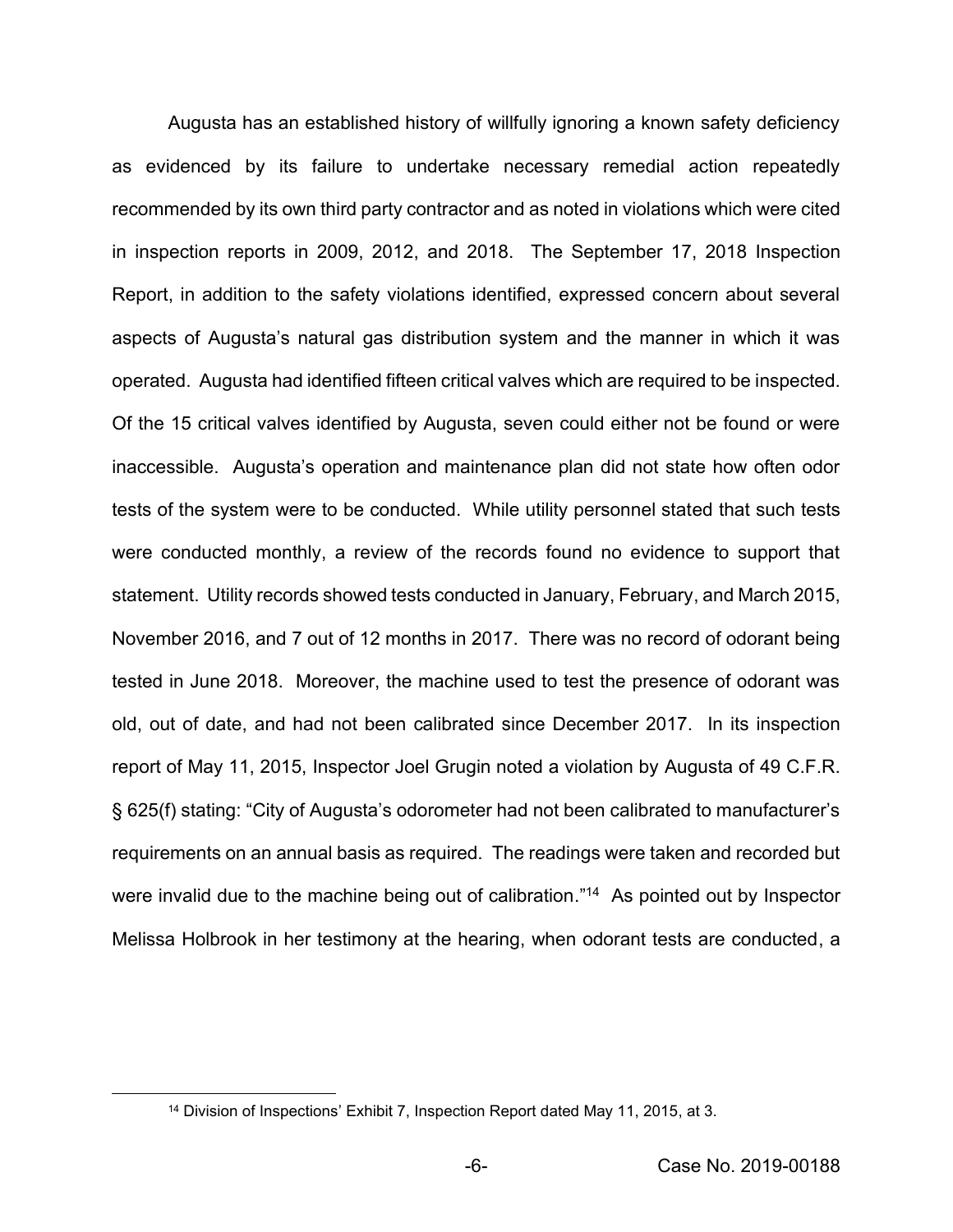written record of such tests are required to be made.<sup>15</sup> Inspector Holbrook also testified that if the odorometer is not calibrated, the reading cannot be expected to be accurate.16

On February 7, 2019, the Commission's Executive Director, Gwen Pinson, sent a letter to Augusta that outlined each of the violations found during the September 2018 inspection and established a timeline for the completion of remedial measures designed to bring the utility into legal compliance with federal pipeline safety regulations.<sup>17</sup> The letter also proposed a civil penalty in the amount of \$37,500. To its credit, Augusta completed the necessary remedial work within the time allotted and Augusta's mayor attended a natural gas training seminar presented by the Public Service Commission jointly with the Kentucky Gas Association in May 2019. Operating personnel of the Augusta gas distribution system were also directed to attend a training seminar titled "Municipal and Small Operator Training" to be presented by the Public Service Commission and the Kentucky Gas Association in 2020. That operator training program unfortunately had to be canceled due to the outbreak of the COVID-19 virus. Although the violations identified by Inspector Holbrook in her September 17, 2018 inspection report have been corrected, the number of safety deficiencies found, the serious nature of several of those deficiencies, and Augusta's checkered history of noncompliance make the assessment of a civil penalty appropriate.

<sup>15</sup> Hearing Video Testimony (HVT) of the August 20, 2019 Hearing, at 11:37:44–11:40:22.

<sup>16</sup> *Id.* at 12:00:30–12:01:13.

<sup>17</sup> *See* letter from Executive Director, Gwen Pinson, to Augusta Mayor, Michael C. Taylor, dated February 7, 2019, at Public Service Commission's IRS system site.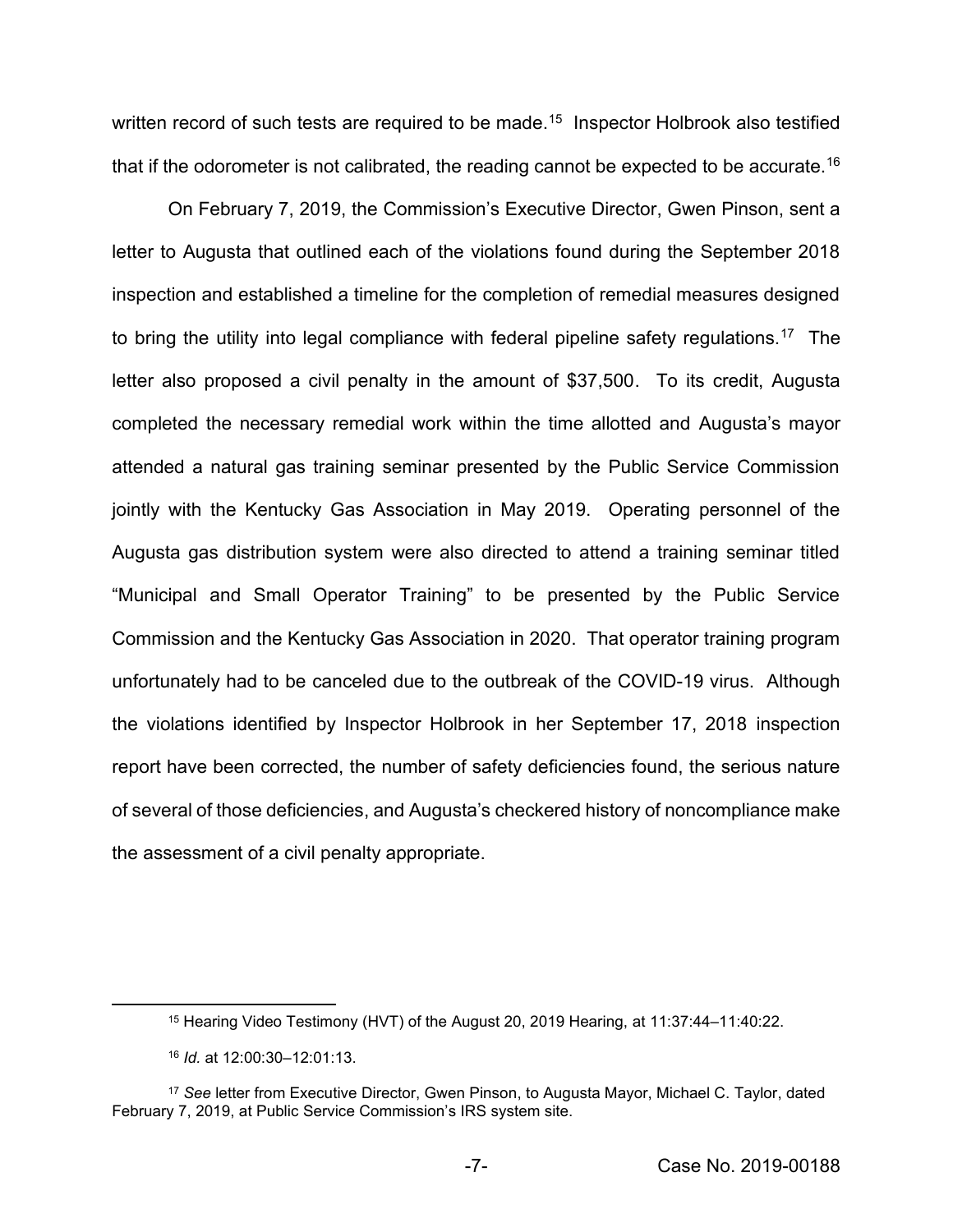#### PENALTY ASSESSMENT

KRS 278.992(1) provides that any person who violates any minimum pipeline safety standard adopted by the United States Department of Transportation or any regulation adopted by the Commission governing the safety of pipeline facilities shall be subject to a civil penalty. The Kentucky General Assembly amended the statute in 2018 to change the maximum civil penalty that may be assessed for violation of minimum pipeline safety standards. Prior to the July 14, 2018 effective date of the amendment, the civil penalty could not exceed the maximum civil penalty contained in 49 C.F.R. § 190.223, as of December 31, 2011, for each violation for each day that the violation persists. As of December 31, 2011, the maximum civil penalty under 49 C.F.R. § 190.223 was \$100,000 per violation per day, not to exceed \$1,000,000 for any related series of violations. As amended, KRS 278.992(1) provides that the civil penalty shall not exceed the maximum civil penalty contained in 49 C.F.R. § 190.223, as amended. Because the initial inspection occurred prior to the effective date of the statutory amendments, the penalty amounts in effect prior to the amendments were applied.

In determining the amount of a penalty to be assessed, the Commission must consider the appropriateness of the penalty to the size of the business of the person charged, the gravity of the violation and the good faith of the person charged in attempting to achieve compliance, after notification of the violation.<sup>18</sup> In addition, the Commission will consider the following:

1. The nature, circumstances, and gravity of the violation including any adverse impact on the environment;

<sup>18</sup> KRS 278.992(1).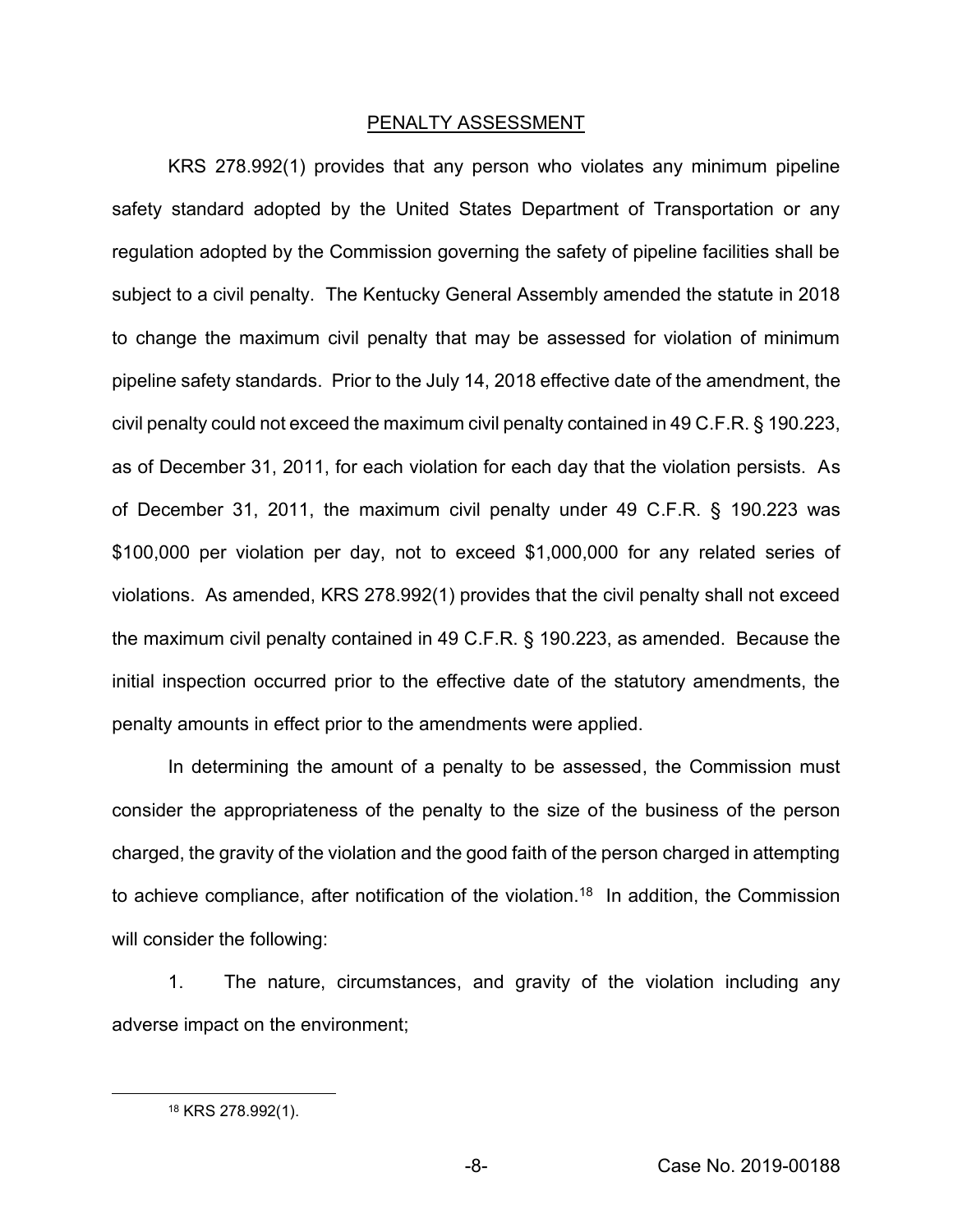- 2. The degree of culpability;
- 3. History of prior offenses;
- 4. Any good faith in attempting to achieve compliance; and
- 5. Ability of the entity charged to continue in business.

The Commission may also consider within its discretion, the economic benefit gained, if any, from the violation and such other matters as justice may require.<sup>19</sup>

The Commission considers the gravity of the violation to be the most important mandatory penalty assessment consideration.<sup>20</sup> The Division of Inspections cited Augusta for 11 violations of federal pipeline safety regulations. Augusta has admitted that it committed each of those violations. Several of the violations are considered by the Commission to be serious and high in gravity. At least one has apparently continued to exist with knowledge of Augusta's utility since 2009.

Violation number 11 involves the defective installation in three of the four regulation stations operating by Augusta. Regulation 49 C.F.R. § 192.739 requires the inspection and testing of each pressure regulator station at intervals not to exceed 15 months but at least once each calendar year. Augusta's three regulator stations were so configured that the lock-up mechanism of each regulator could not be tested. Regulators exist for the purpose of controlling the pressure of natural gas as it flows through the distribution lines to the residences and places of business of the ultimate consumer. The regulator when operating properly ensures that the maximum safe operating pressure for the pipeline system is not exceeded. Failure of a lock-up mechanism on a regulator could

<sup>19</sup> 49 C.F.R. § 190.225.

<sup>20</sup> Case No. 2017-00119*, Louisville Gas & Electric Company Alleged Failure to Comply with KRS 278.495, 807 KAR 5:022 and 49 C.F.R. Part 192* (Ky. PSC Mar. 6, 2018) at 26.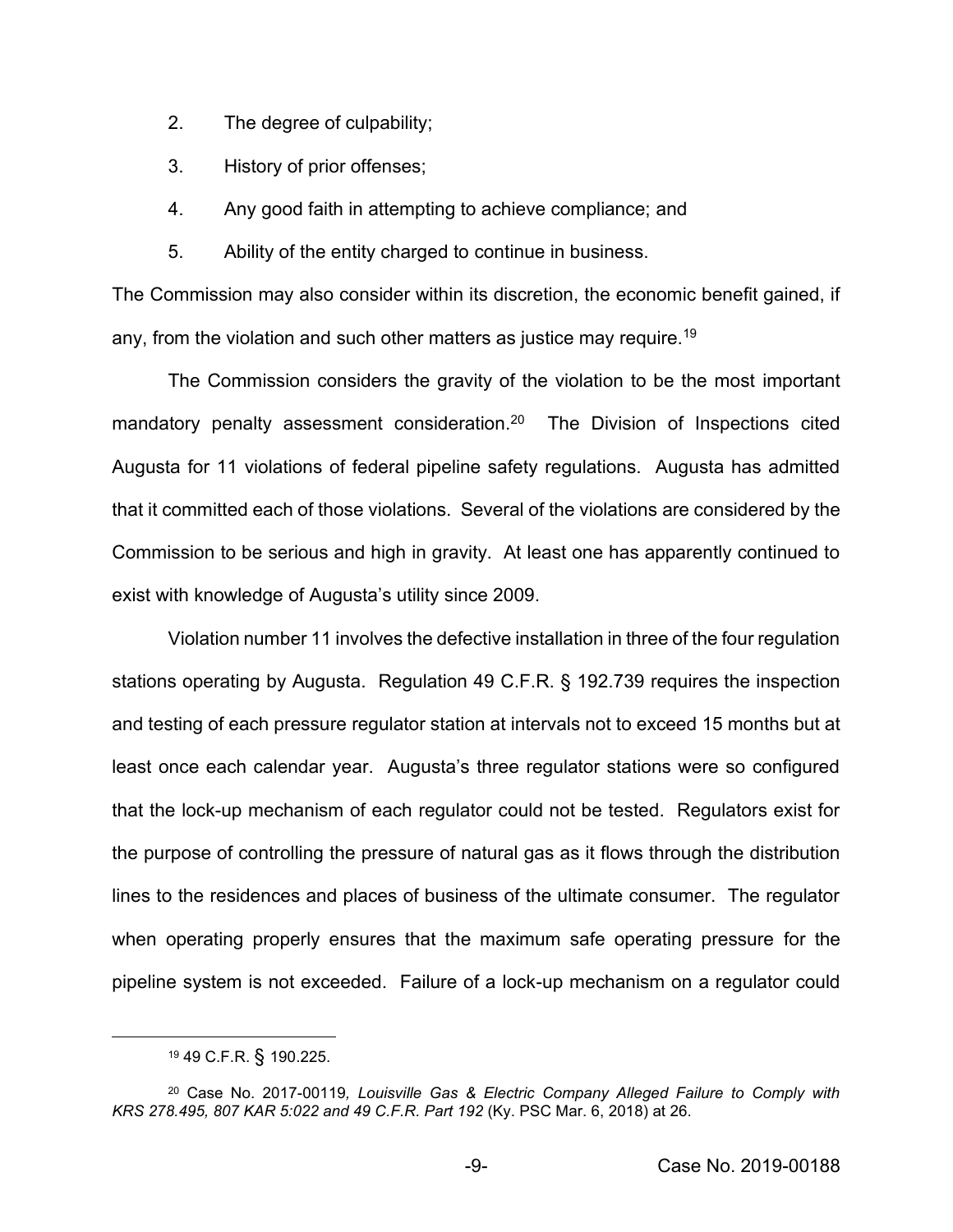result in excessive gas pressure increasing the risk of leaks and possible explosion. Inspector Holbrook testified that three of the regulator stations were so configured that testing the lock-up mechanism was not possible.<sup>21</sup> The inability to properly test the regulators was known to Augusta's gas utility at least as far back as 2009.<sup>22</sup> A 2012 inspection report noted that Augusta had not inspected four relief regulators in either 2010 or 2011.23 An independent contractor employed by Augusta noted the problem and recommended reconfiguration of the regulator stations in 2015, 2016, 2017, and in 2018 prior to the inspection, which once again found the identical violation.

The Commission also considers the violations of 49 C.F.R.  $\S$  192.723(b)(1) – failure to conduct a leak survey in the business district during 2017, and 49 C.F.R. § 192.311 – failure to properly repair a damaged plastic main, to be substantial in gravity. Placing a clamp, which is no more than a short-term temporary repair over a damaged and potentially leaking pipe rather than replacing it, represents assumption of an unreasonable risk that escaping natural gas will migrate through the ground and into a building where the chances of encountering an ignition source are a known hazard. It is also significant that this unacceptable condition was allowed to remain unaddressed for more than five years until the utility inspector happened to find it while reviewing the only record of pipe repair contained in the gas utility's business records. The failure to conduct a leak survey in Augusta's business district poses an increased risk to public safety because of higher concentrations of people in areas of commercial activity.

<sup>21</sup> HVT of the Aug. 20, 2019 Hearing at 11:23:40 a.m.

<sup>22</sup> *See* Division of Inspections' Exhibit 3, Inspection Report dated May 1, 2009.

<sup>&</sup>lt;sup>23</sup> Division of Inspections' Exhibit 5, Inspection Report dated July 20, 2012.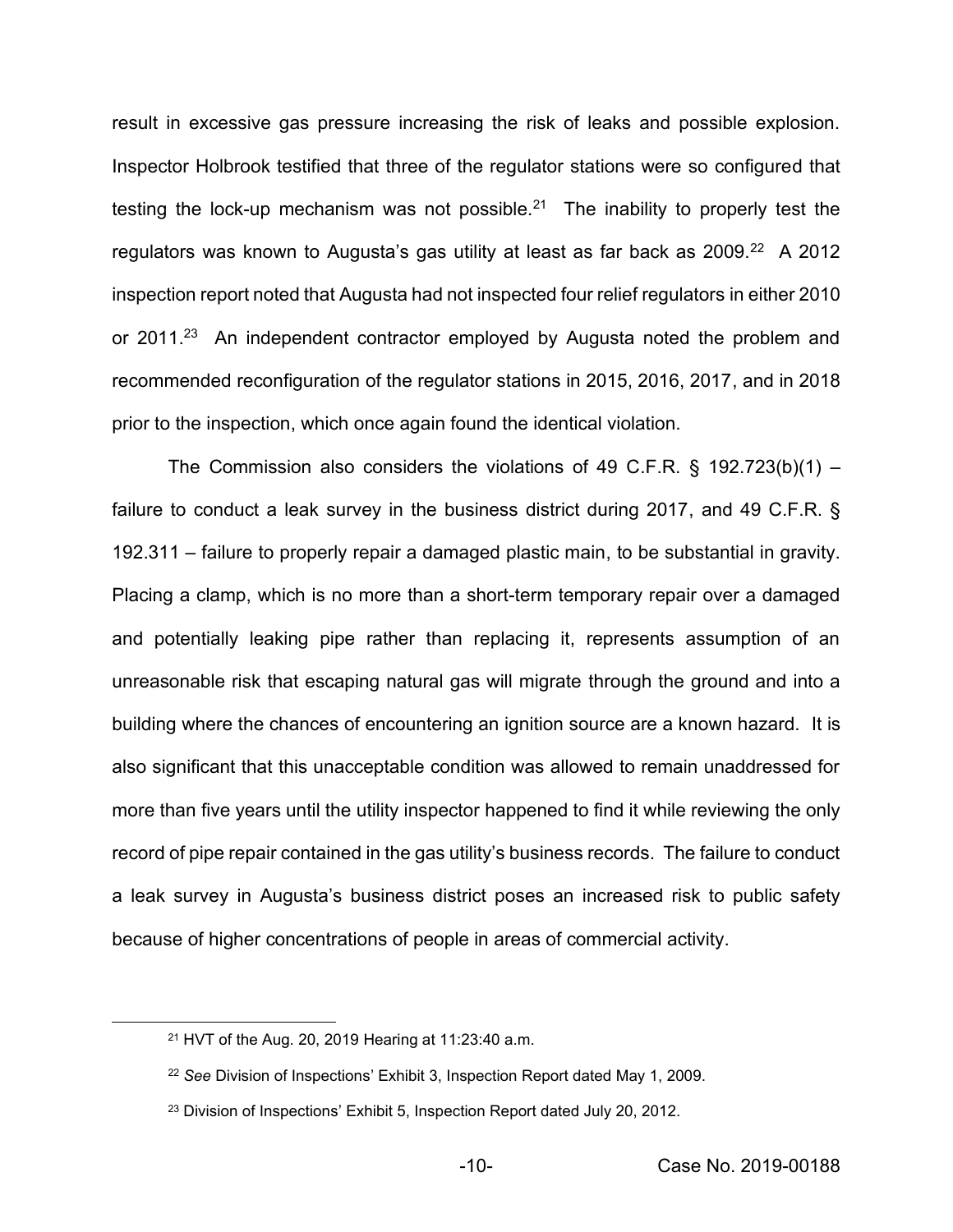A leak in Augusta's business district where large numbers of people can be expected to congregate in retail stores, restaurants, and other businesses poses a significant danger of bodily injury and possibly death to members of the public as well as substantial damage to property.

Augusta was cited for and admitted that in violation of 49 C.F.R. § 192.603(b), it failed to maintain records of installing and pressure testing new service lines, installation of excess flow valves, inspections of atmospheric corrosion, and had no records of all leaks detected and repaired. Without records, it cannot be determined with certainty that required safety procedures were actually performed. In cases where there is an absence of records, the burden of proof rests with the utility, and in cases such as the one before us, a lack of records can be presumed to mean that the required procedures were not followed. In like manner, Augusta had no properly trained personnel to conduct pipe soil readings as required by 49 C.F.R. § 192.805(b), and its supervisory personnel had not undergone drug and alcohol reasonable cause training as mandated by 49 C.F.R. § 199.113(c). These violations as well as the failure to conduct emergency procedure training for its employees as required by 49 C.F.R. § 192.615(b)(2) and that its emergency plan and its operation and maintenance plan were found to be in violation of 49 C.F.R. §§ 192.615 and 192.605 respectively demonstrate serious management deficiencies about which Augusta either knew or should have known. Considered as a grouping of what otherwise might be considered minor to moderate violations, they represent a disturbing picture of a utility that has lost its focus on the inherent dangers of natural gas, and above all, its duty to protect the public.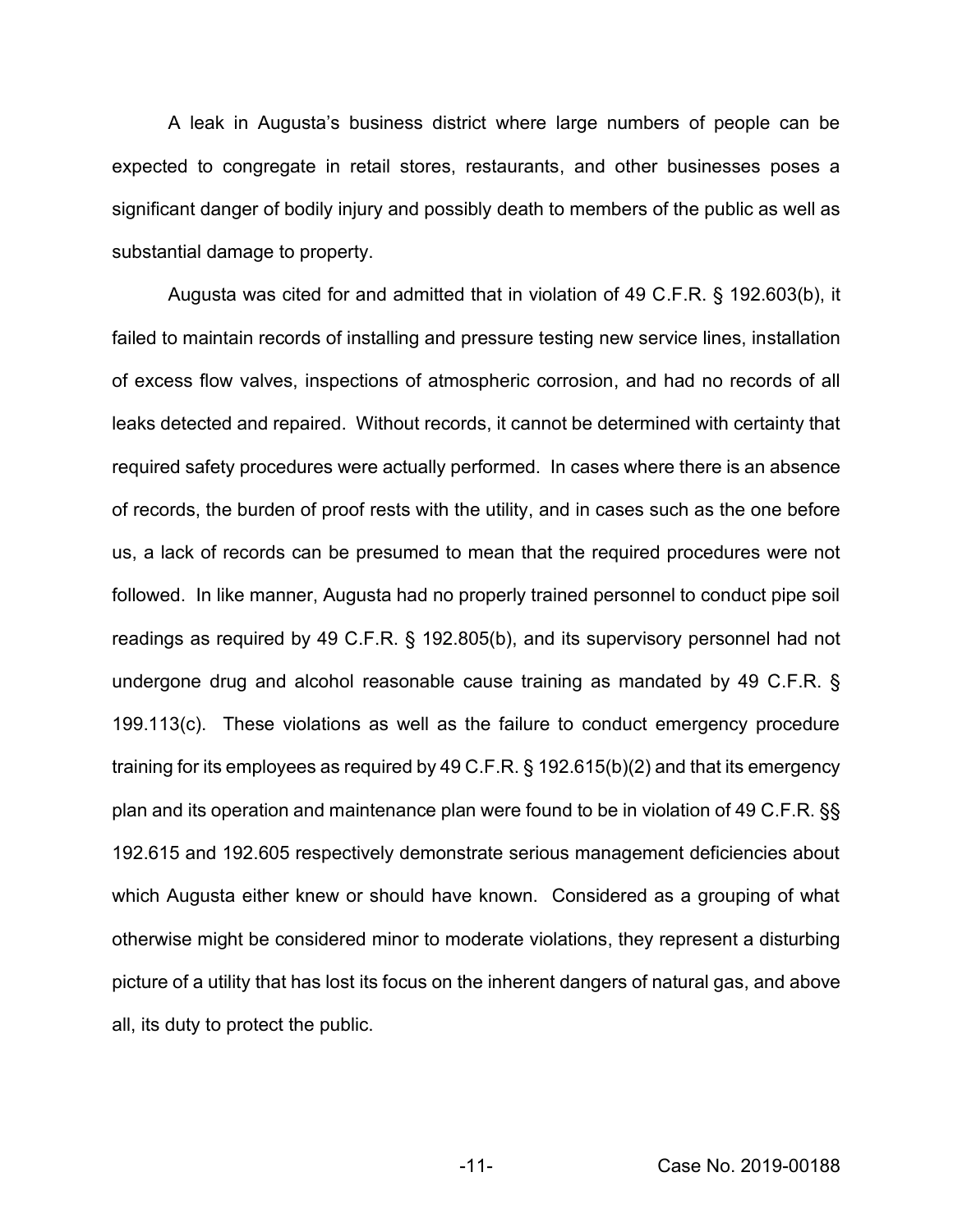Augusta's natural gas utility is a small distribution system, which collected \$451,621 in 2018, and according to its 2018 audit report realized operating income of \$123,247. The Commission recognizes the limited ability of Augusta to pay a large civil penalty in view of its limited customer base and has taken the size of its gas utility into consideration in assessing a penalty. Nevertheless, a small utility is held to the same standard of compliance with federal safety standards as a large investor-owned utility. At some point, a prudent, small utility that cannot afford to operate in compliance with federal regulations might consider either selling to a larger entity with greater resources and expertise or perhaps closing its doors altogether in the interest of public safety. Augusta, although small, is an unregulated utility with the unfettered ability to raise its rates at will. The penalty hereinafter imposed will not adversely affect its ability to continue as an ongoing business concern. The Commission also recognizes that Augusta accepted responsibility for the violations and did not contest the accuracy of the inspection report or the testimony of Inspector Holbrook and that it acted quickly to bring its system into compliance after receiving notice of the violations. It is regrettable, however, that Augusta failed to address several of these known violations in previous years. Some are repeat violations cited in previous inspection reports.

The Commission considers the gravity of these continuing violations to be high, and Augusta's indifference to the violations, prior to the facing the threat of a civil penalty, disturbing.

After considering the evidence in light of the requirements of KRS 278.92(1) and 49 C.F.R. § 190.225, the Commission assesses the following penalties for the violations cited by Inspector Holbrook, all of which have been admitted by Augusta: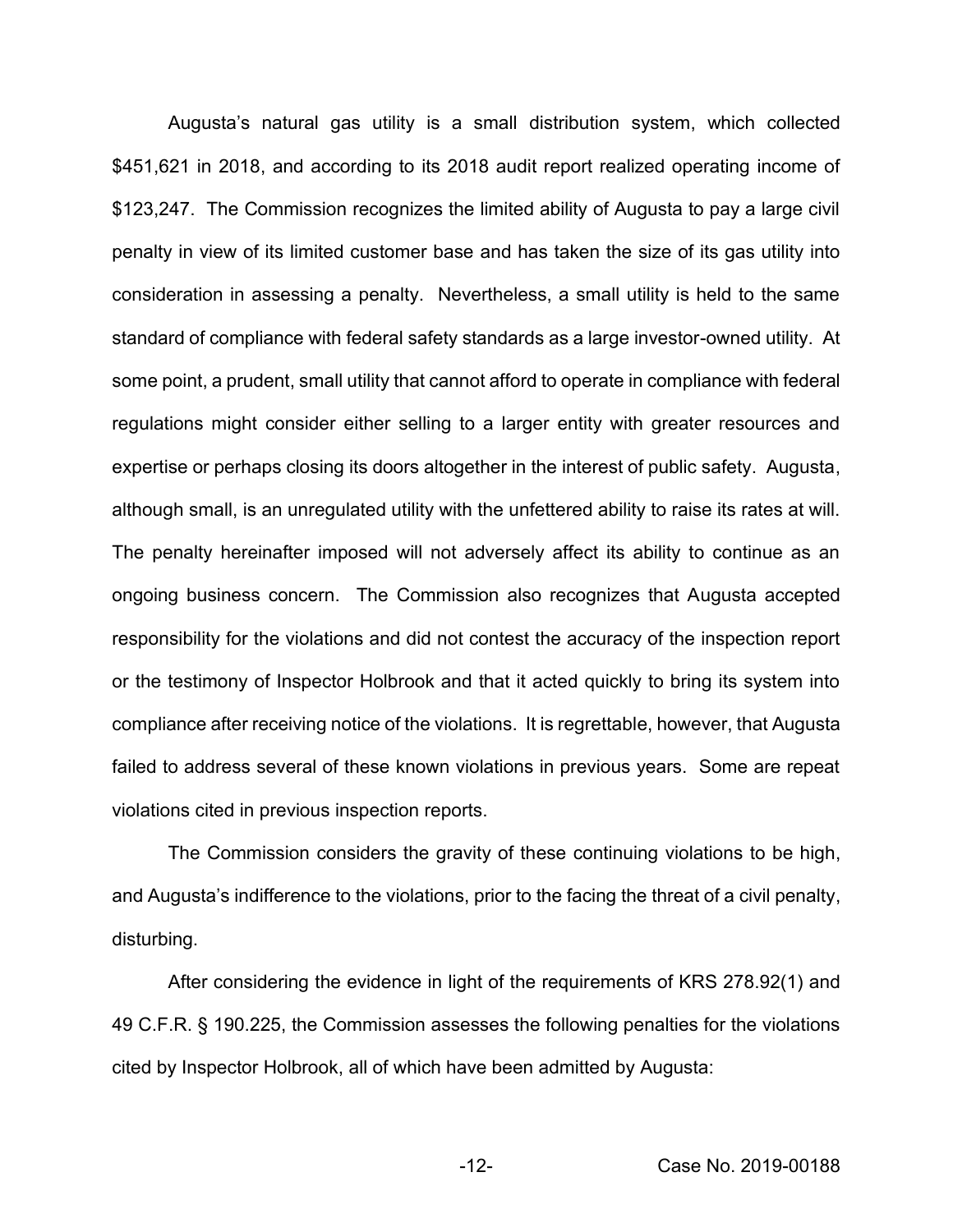Violation 1 - \$ 5,000 Violation 2 - \$ 5,000 Violation 3 - \$15,000 Violation 4 - \$ 5,000 Violation 5 - \$10,000 Violation 6 - \$ 5,000 Violation 7 - \$ 5,000 Violation 8 - \$ 500 Violation 9 - \$ 1,000 Violation 10 - \$ 1,000 Violation 11 - \$90,000 TOTAL: \$142,500

The Commission, in consideration of the size of Augusta's natural gas utility, hereby reduces the penalty by 75 percent to \$35,625. Augusta should be given credit for some but not all of the expenditures it has made to correct the deficiencies cited. Augusta shall be given credit for the purchase of a new odorometer in the amount of \$4,833 and the redesign and rebuilding of four regulator stations in the amount of \$5,170 for a total penalty assessment in the amount of \$25,622.

IT IS THEREFORE ORDERED that:

1. Augusta is assessed a civil penalty in the total amount of \$25,622 for the 11 violations set out in the body of this Order.

2. Augusta shall pay \$25,622 within 30 days of the date of this Order by cashiers or money order payable to the Kentucky State Treasurer, and mailed or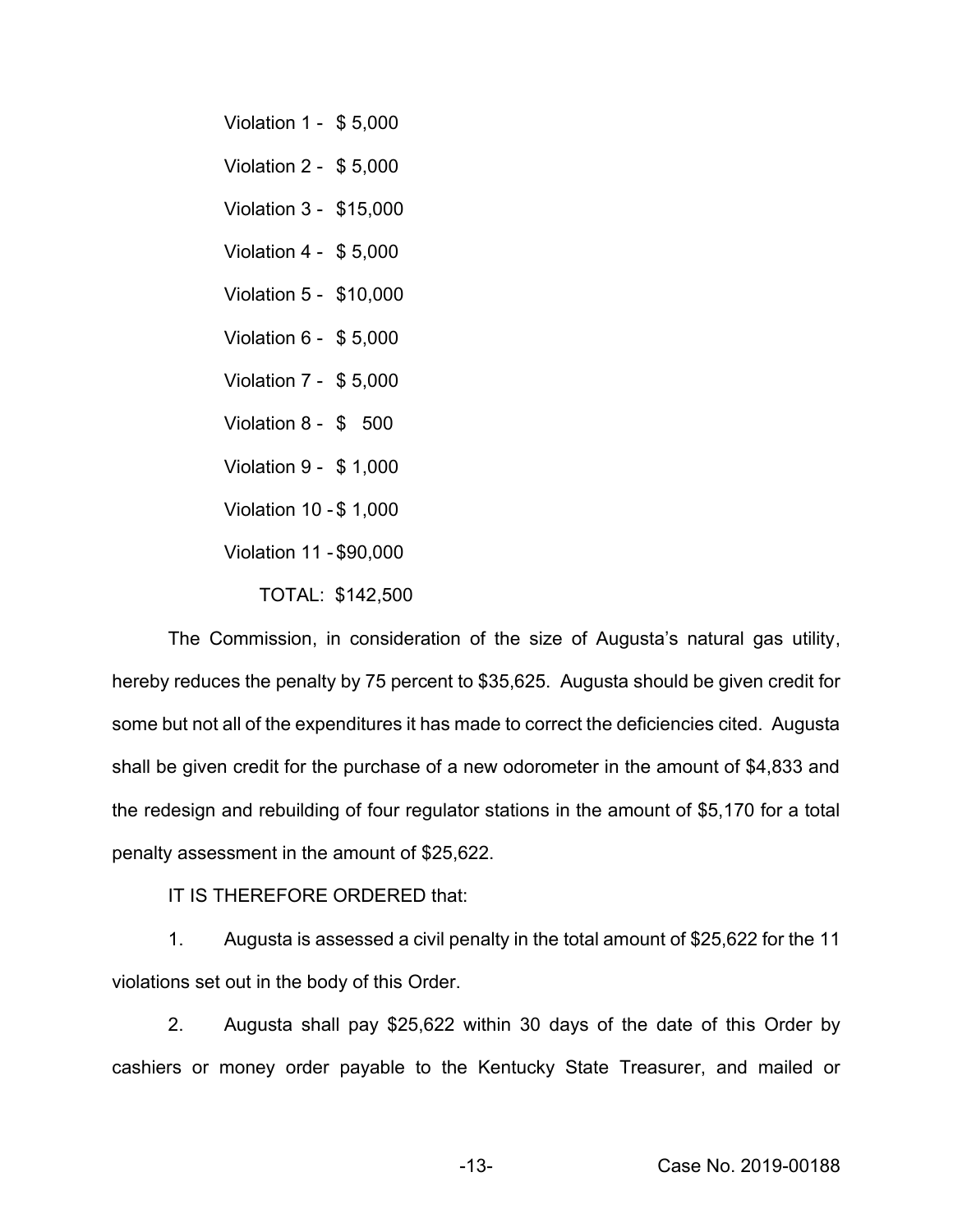delivered to the Office of General Counsel, Kentucky Public Service Commission, 211 Sower Boulevard, Post Office Box 615, Frankfort, Kentucky 40601.

THIS IS A FINAL AND APPEALABLE ORDER OF THE PUBLIC SERVICE **COMMISSION** 

An application for rehearing may be filed with the Commission within 20 days after service of this Order as provided by KRS 278.400. Any appeal of this Order must be filed with the Franklin Circuit Court within 30 days after service of this Order or within 20 days after an application for rehearing has been denied by failure of the Commission to act or, within 20 days after service of the final Order, as set out in KRS 278.410.

# [REMAINDER OF PAGE INTENTIONALLY LEFT BLANK]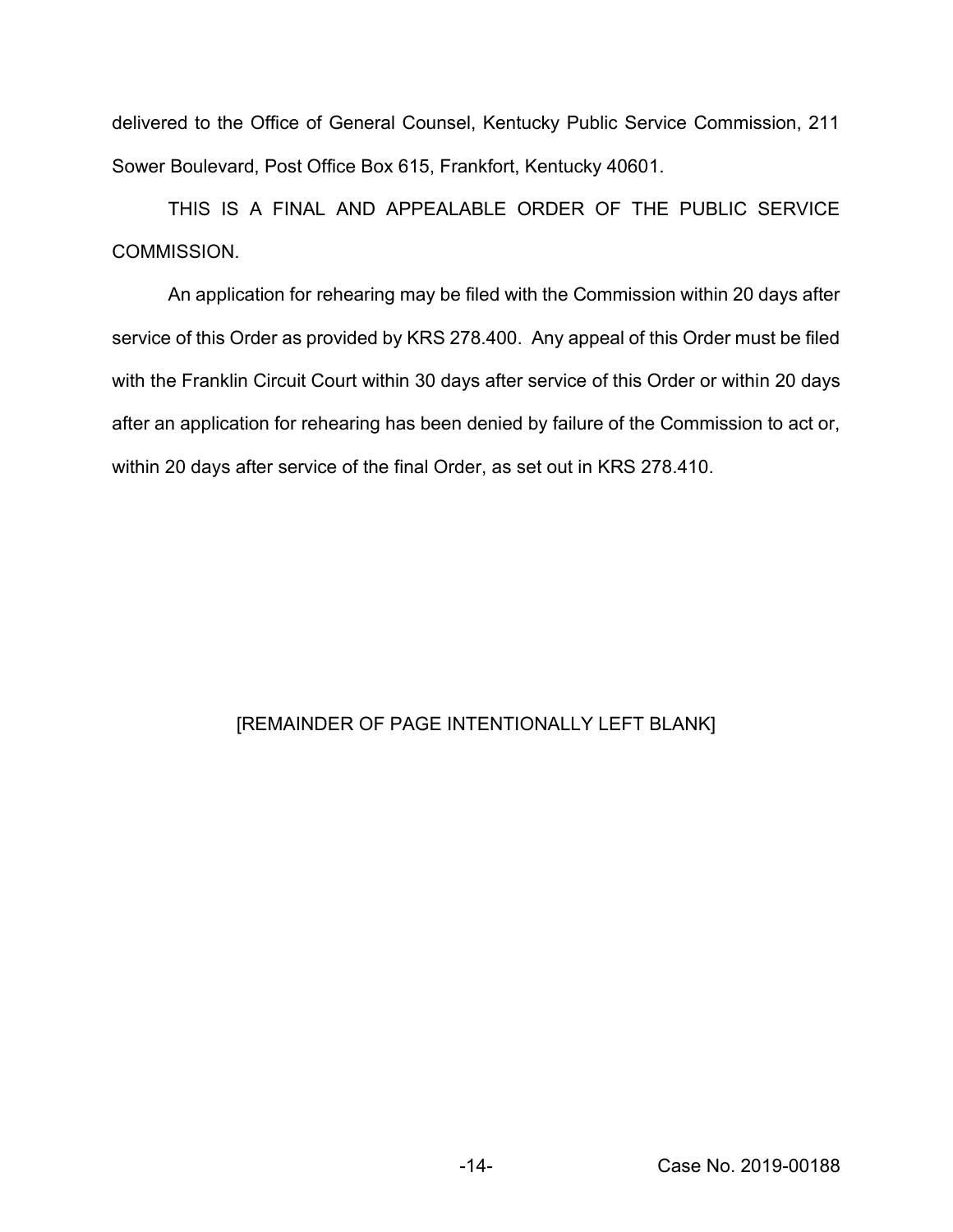By the Commission

Vice Chairman Kent A. Chandler did not participate in the deliberations or decision concerning this case.



ATTEST:

Bidwell

Executive Director

Case No. 2019-00188